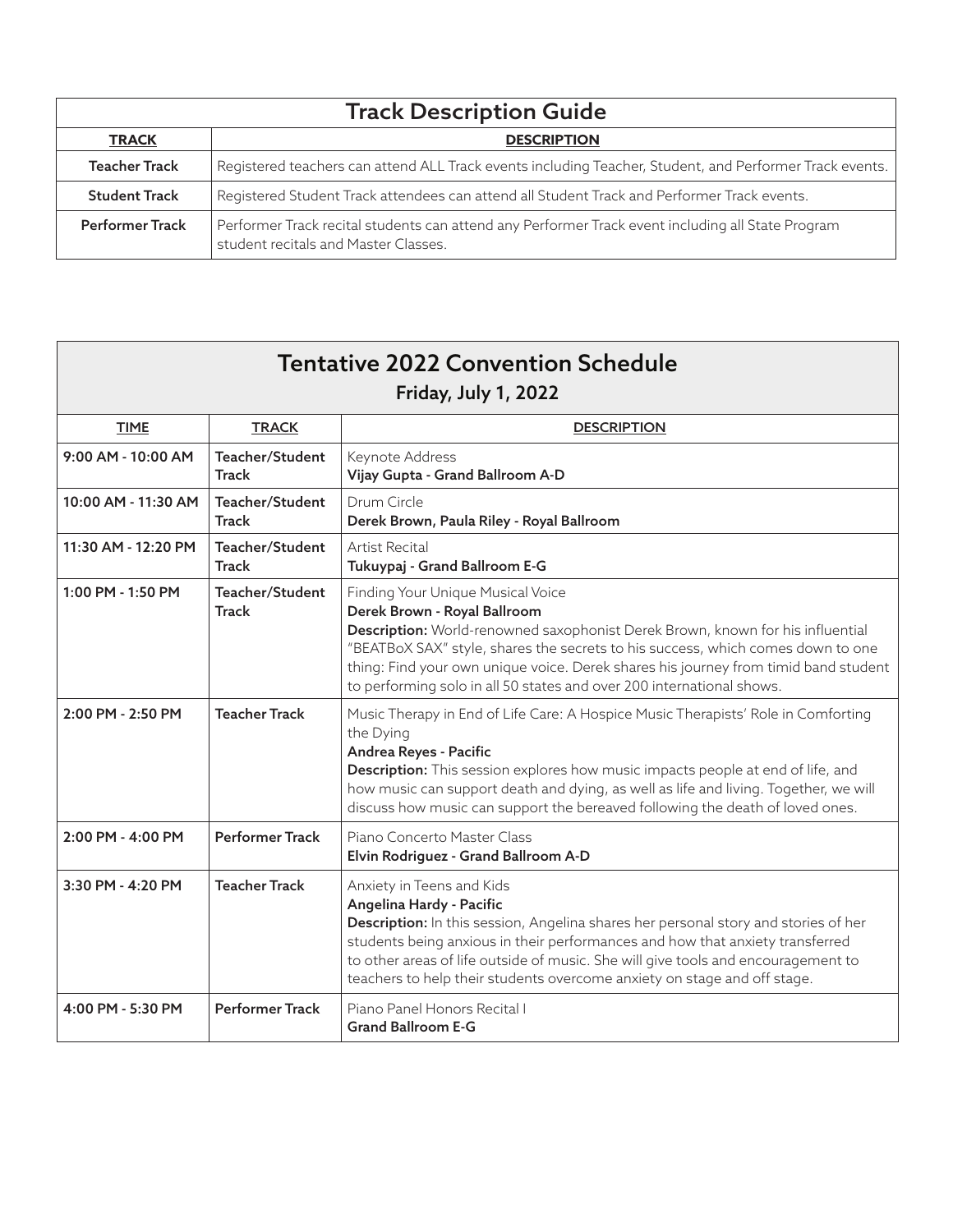| Friday, July 1, 2022 (CONT'D) |                        |                                                                                                                                                                                                                                                                                                                                                                                        |
|-------------------------------|------------------------|----------------------------------------------------------------------------------------------------------------------------------------------------------------------------------------------------------------------------------------------------------------------------------------------------------------------------------------------------------------------------------------|
| 5:00 PM - 5:50 PM             | <b>Teacher Track</b>   | The Piano Music of Margaret Bonds (1913-1972)<br>Althea Waites - Pacific<br><b>Description:</b> An overview of piano music by Margaret Bonds, friend and protege of<br>Florence Price. Bonds has been recognized not only for keyboard repertoire but for<br>song cycles, choral works and music for orchestra, and she concertized extensively<br>as a soloist throughout her career. |
| 7:30 PM - 9:30 PM             | <b>Performer Track</b> | Young Artist Guild<br><b>Grand Ballroom A-D</b>                                                                                                                                                                                                                                                                                                                                        |

| Saturday, July 2, 2022 |                                 |                                                                                                                                                                                                                                                                                                                                                                                                                                                                                                                                                                                                                                                                                                                                                                                                                        |  |
|------------------------|---------------------------------|------------------------------------------------------------------------------------------------------------------------------------------------------------------------------------------------------------------------------------------------------------------------------------------------------------------------------------------------------------------------------------------------------------------------------------------------------------------------------------------------------------------------------------------------------------------------------------------------------------------------------------------------------------------------------------------------------------------------------------------------------------------------------------------------------------------------|--|
| <b>TIME</b>            | <b>TRACK</b>                    | <b>DESCRIPTION</b>                                                                                                                                                                                                                                                                                                                                                                                                                                                                                                                                                                                                                                                                                                                                                                                                     |  |
| 9:00 AM - 9:50 AM      | <b>Teacher Track</b>            | Bach Dances: Descriptive 2 and 3 Part Inventions<br><b>Carl Matthes - Pacific</b><br>Description: Using the 5 Dances from Bach's G minor English Suite, Carl Matthes will<br>give a lecture/demonstration on tempo, meter, dynamics, touch, ornamentation,<br>and pedal to capture the rhythmic feel of dancing and dance sound.                                                                                                                                                                                                                                                                                                                                                                                                                                                                                       |  |
| 9:30 AM - 11:00 AM     | <b>Performer Track</b>          | Violin Panel Master Class<br>Vijay Gupta - Royal Ballroom                                                                                                                                                                                                                                                                                                                                                                                                                                                                                                                                                                                                                                                                                                                                                              |  |
| 10:00 AM - 10:50 AM    | Teacher/Student<br><b>Track</b> | Today's Steinway<br>Heidi Chamberlain and Justin Levitt - Grand Ballroom E-G<br>Description: For 169 years, Steinway & Sons has operated on the mission, "To<br>build the best piano possible". By pioneering the design and development of piano-<br>building, Steinway remains the peerless instrument of uncompromising expression,<br>and the choice of 97% of concert pianists. However, we refuse to rest on our past<br>successes. During this presentation, we will take a special behind-the-scenes look at<br>how we have integrated ongoing development and state-of-the-art technology with<br>pioneering handcrafted methods, resulting in the widest range of tonal colors and<br>the most responsive touch of any instrument we have ever built in our company's<br>history. That is, Today's Steinway! |  |
| 11:00 AM - 11:50 AM    | Teacher/Student<br><b>Track</b> | Artist Recital<br>Derek Brown - Grand Ballroom A-D                                                                                                                                                                                                                                                                                                                                                                                                                                                                                                                                                                                                                                                                                                                                                                     |  |
| 12:00 PM -12:50 PM     | <b>Teacher Track</b>            | Cal Plan Meeting<br><b>Pacific</b>                                                                                                                                                                                                                                                                                                                                                                                                                                                                                                                                                                                                                                                                                                                                                                                     |  |
| 12:30 PM - 2:00 PM     | Performer Track                 | Piano Panel Honors II<br><b>Grand Ballroom E-G</b>                                                                                                                                                                                                                                                                                                                                                                                                                                                                                                                                                                                                                                                                                                                                                                     |  |
| 1:00 PM - 2:00 PM      | Teacher/Student<br><b>Track</b> | Artists in a Time of Change<br>Vijay Gupta - Royal Ballroom<br>Description: Visionary violinist, speaker and homeless advocate Vijay Gupta's<br>message is simple and profound: "Change yourself to change the world." Come to<br>be inspired, as Mr. Gupta shares the wisdom and insights he has gained through<br>years of using his musical gifts to change the lives of the less fortunate among us.                                                                                                                                                                                                                                                                                                                                                                                                               |  |
| 2:00 PM - 3:00 PM      | <b>Teacher Track</b>            | Showcase: The Riko Method - The Art of Inspiring<br>Riko Weimer - Terrace Room<br>Description: The Riko Method, complete piano lesson curriculum for 1st year piano<br>students and beyond. Online navigation demonstration, FAQ literature, and more.                                                                                                                                                                                                                                                                                                                                                                                                                                                                                                                                                                 |  |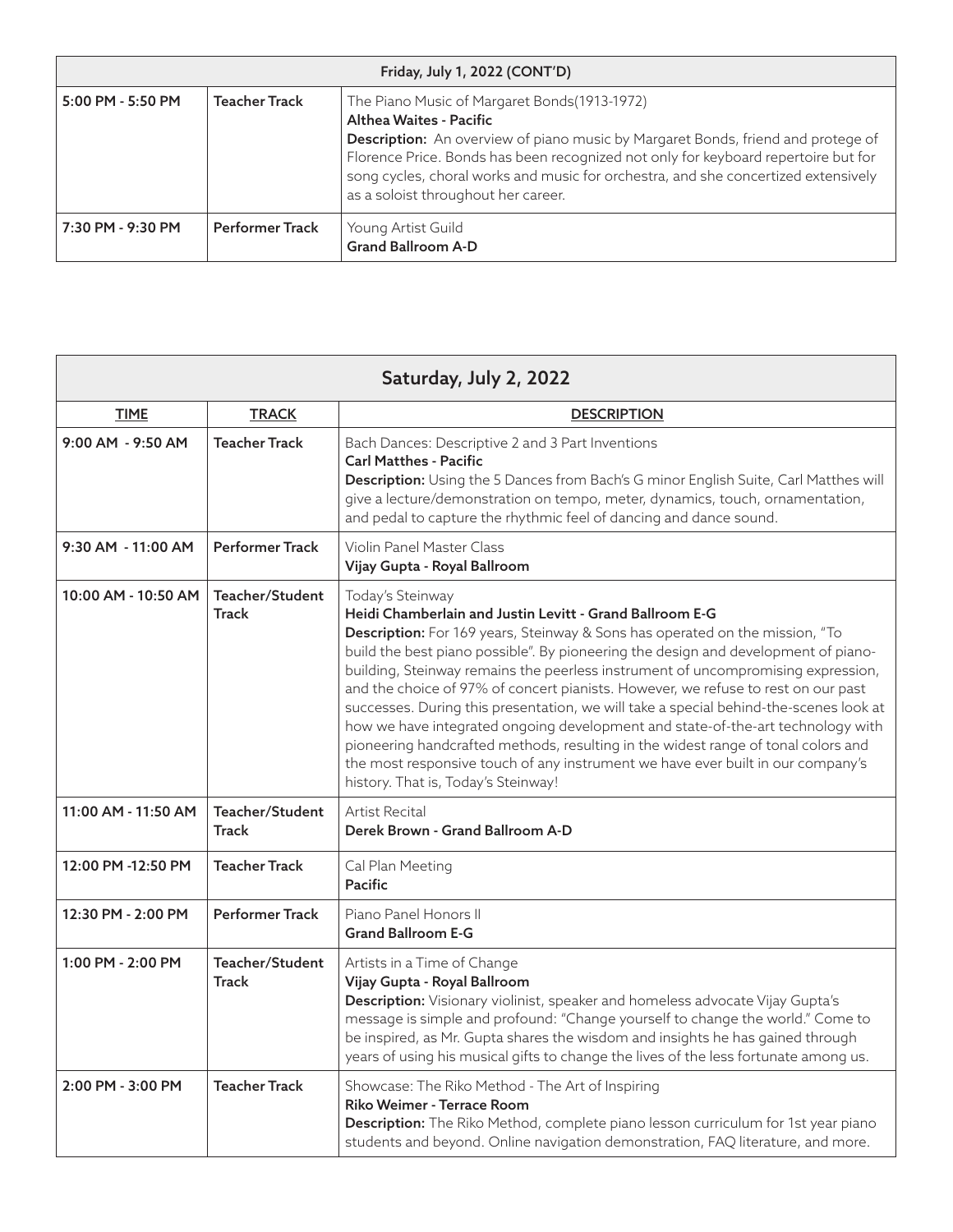| Saturday, July 2, 2022 (CONT'D) |                          |                                                         |
|---------------------------------|--------------------------|---------------------------------------------------------|
| $2:00$ PM - $4:00$ PM           | <b>Performer Track</b>   | Piano Solo Competition<br><b>Grand Ballroom A-D</b>     |
| $3:00$ PM - 4:00 PM             | Teacher/Student<br>Track | Artist Recital<br>Block x Block - Royal Ballroom        |
| $7:45$ PM - 10:45 PM            | <b>Performer Track</b>   | Piano Concerto Competition<br><b>Grand Ballroom A-D</b> |

| <b>Sunday, July 3, 2022</b> |                                 |                                                                                                                                                                                                                                                                                                                                                                                                                                                                                                 |  |
|-----------------------------|---------------------------------|-------------------------------------------------------------------------------------------------------------------------------------------------------------------------------------------------------------------------------------------------------------------------------------------------------------------------------------------------------------------------------------------------------------------------------------------------------------------------------------------------|--|
| <b>TIME</b>                 | <b>TRACK</b>                    | <b>DESCRIPTION</b>                                                                                                                                                                                                                                                                                                                                                                                                                                                                              |  |
| 8:00 AM - 9:15 AM           | <b>Teacher Track</b>            | Delegate Meeting (Delegates with valid delegate card only)<br><b>Grand Ballroom A-D</b>                                                                                                                                                                                                                                                                                                                                                                                                         |  |
| 9:30 AM - 10:30 AM          | <b>Performer Track</b>          | Composers Today State Contest Adult Winners Recital<br><b>Grand Ballroom E-G</b>                                                                                                                                                                                                                                                                                                                                                                                                                |  |
| $9:30$ AM - 11:00 AM        | Teacher/Student<br><b>Track</b> | Panel Discussion: Career Paths for Musicians<br>Mark Leggett, Scott Sorrentino, Marcus Trumpp - Royal Ballroom<br>Description: This session will explore different career paths of a professional<br>musician. Each of our panelists has had years of experience in the music<br>business, and very unique careers in the industry. They will be sharing their<br>experiences with the hopes of helping students achieve success, in what can<br>be a very challenging, but rewarding business. |  |
| 10:00 AM - 10:50 AM         | <b>Performer Track</b>          | Improvisation Celebration Recital #1<br>Garden 3                                                                                                                                                                                                                                                                                                                                                                                                                                                |  |
| 10:30 AM - 12:00 PM         | <b>Performer Track</b>          | Panel Honors Strings Recital<br><b>Pacific</b>                                                                                                                                                                                                                                                                                                                                                                                                                                                  |  |
| 11:00 AM - 12:30 PM         | <b>Performer Track</b>          | Friends of Today's Music<br>Reena Esmail - Grand Ballroom E-G                                                                                                                                                                                                                                                                                                                                                                                                                                   |  |
| 12:00 PM - 1:00 PM          | Teacher/Student<br>Track        | Musicianship and Technology - Media Composing<br>Mark Legget and Marcus Trumpp - Royal Ballroom                                                                                                                                                                                                                                                                                                                                                                                                 |  |
| 12:30 PM - 2:00 PM          | <b>Performer Track</b>          | Cello Panel Master Class<br>Laszlo Mezo - Pacific                                                                                                                                                                                                                                                                                                                                                                                                                                               |  |
| 1:00 PM - 3:00 PM           | <b>Performer Track</b>          | Piano Panel Master Class<br>Greg Anderson - Grand Ballroom A-D                                                                                                                                                                                                                                                                                                                                                                                                                                  |  |
| 1:30 PM - 3:00 PM           | <b>Performer Track</b>          | Voice Panel Master Class<br>Scott Graff - Royal Ballroom                                                                                                                                                                                                                                                                                                                                                                                                                                        |  |
| $3:00$ PM- $3:50$ PM        | <b>Performer Track</b>          | Composers Today Symposium Recital #1<br>Garden 3                                                                                                                                                                                                                                                                                                                                                                                                                                                |  |
| 3:30 PM - 4:20 PM           | Teacher/Student<br><b>Track</b> | Using Manipulatives in the Voice Lesson<br>Sarah Sandvig - Pacific<br>Description: In this session, Sarah Sandvig will demonstrate the benefit of<br>using manipulatives (including therabands, funnels, straws, balls, larynx &<br>vocal cord models, and more) to help voice students conceptualize how their<br>instrument functions (vocal cords, breath support, and body).                                                                                                                |  |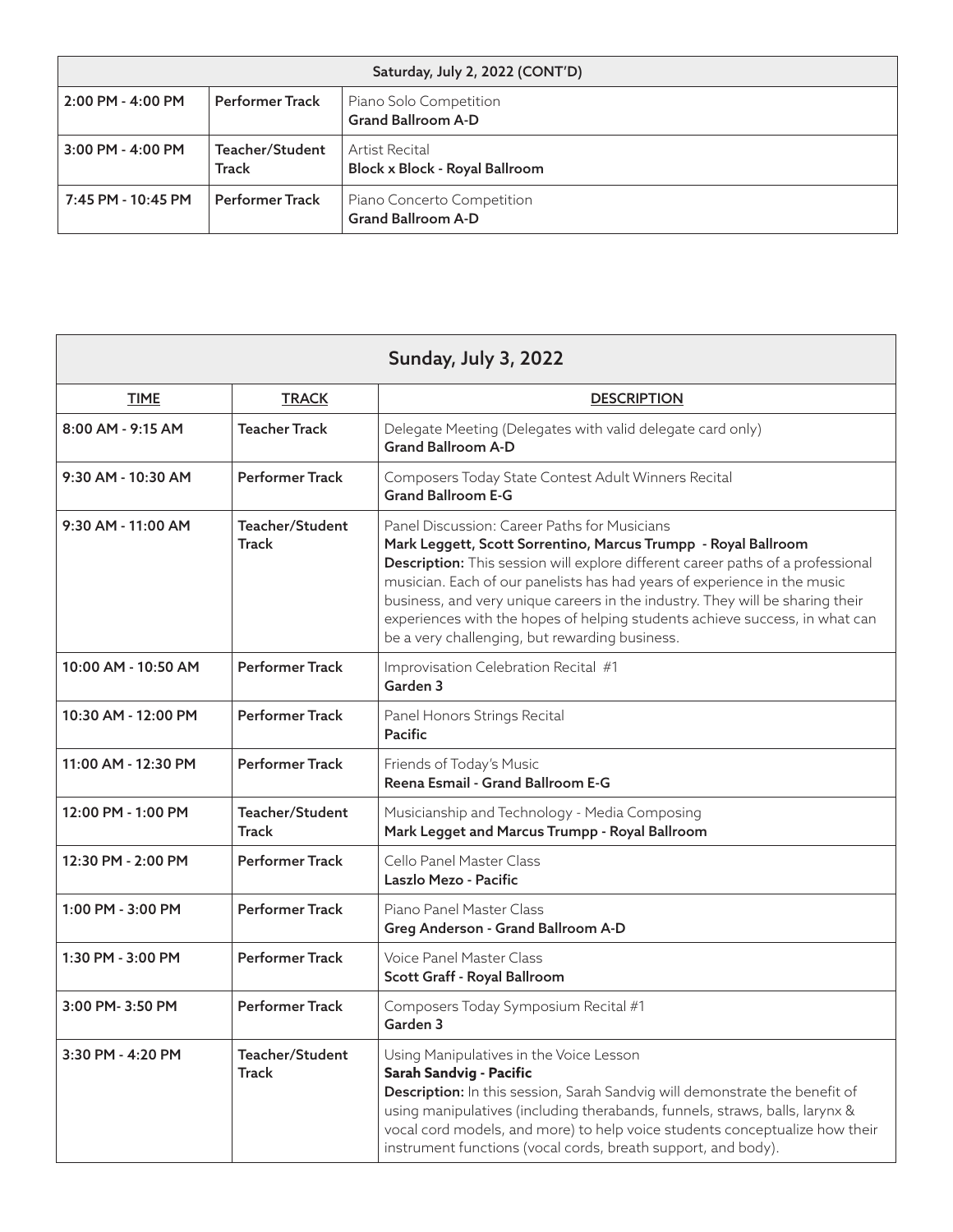| Sunday, July 3, 2022 (CONT'D) |                        |                                                                      |  |
|-------------------------------|------------------------|----------------------------------------------------------------------|--|
| 3:30 PM - 5:00 PM             | <b>Performer Track</b> | Contemporary Music Recital<br>Royal Ballroom                         |  |
| $4:00$ PM - $4:50$ PM         | <b>Performer Track</b> | Composers Today Symposium Recital #2<br>Garden 3                     |  |
| $5:00$ PM - $5:50$ PM         | <b>Performer Track</b> | Improvisation Celebration Recital #2<br>Garden 3                     |  |
| $5:00$ PM - $6:00$ PM         | <b>Performer Track</b> | <b>Reed Panel Master Class</b><br>Joshua Ranz - Pacific              |  |
| $6:00$ PM - 7:30 PM           | <b>Performer Track</b> | Teachers' and Adult Performance Recital<br><b>Grand Ballroom E-G</b> |  |
| 7:45 PM - 10:00 PM            | <b>Performer Track</b> | <b>VOCE Recital</b><br><b>Grand Ballroom A-D</b>                     |  |

| Monday, July 4, 2022 |                                 |                                                                                                                                                                                                                                                                                                                                                                                                                                                  |
|----------------------|---------------------------------|--------------------------------------------------------------------------------------------------------------------------------------------------------------------------------------------------------------------------------------------------------------------------------------------------------------------------------------------------------------------------------------------------------------------------------------------------|
| <b>TIME</b>          | <b>TRACK</b>                    | <b>DESCRIPTION</b>                                                                                                                                                                                                                                                                                                                                                                                                                               |
| 8:00 AM - 9:30 AM    | <b>Teacher Track</b>            | <b>Business Meeting</b><br><b>Grand Ballroom A-D</b>                                                                                                                                                                                                                                                                                                                                                                                             |
| 10:00 AM - 11:30 AM  | <b>Performer Track</b>          | Piano Panel Honors III<br><b>Grand Ballroom E-G</b>                                                                                                                                                                                                                                                                                                                                                                                              |
| 10:00 AM - 11:30 AM  | <b>Performer Track</b>          | Flute Panel Master Class<br>Jennifer Olson - Pacific                                                                                                                                                                                                                                                                                                                                                                                             |
| 10:00 AM - 11:30 AM  | <b>Performer Track</b>          | Improvisation Honors Recital<br>Garden 3                                                                                                                                                                                                                                                                                                                                                                                                         |
| 10:00 AM - 12:00 PM  | <b>Performer Track</b>          | Composers Today State Contest Winners Recital<br>Royal Ballroom                                                                                                                                                                                                                                                                                                                                                                                  |
| 12:00 PM-1:00 PM     | <b>Performer Track</b>          | <b>Improvisation Master Class</b><br><b>Scott Sorrentino - Pacific</b>                                                                                                                                                                                                                                                                                                                                                                           |
| 12:30 PM - 1:30 PM   | Teacher/Student<br><b>Track</b> | Artist Recital<br>The Debussy Trio - Royal Ballroom                                                                                                                                                                                                                                                                                                                                                                                              |
| 1:30 PM-2:30 PM      | Teacher/Student<br><b>Track</b> | Playing to the Heart Strings<br>Ken Aiso - Terrace Room<br><b>Description:</b> The internationally acclaimed violinist Ken Aiso will explore the<br>subject of intention in musical performances, and how it leads to healing<br>experience for the listener. Ken will share his experiences of playing in<br>hospital wards, working with special needs children, and music meditation.<br>No instruments are necessary to attend this session. |
| 1:30 PM - 3:00 PM    | <b>Performer Track</b>          | Young Composers Guild Recital<br><b>Grand Ballroom E-G</b>                                                                                                                                                                                                                                                                                                                                                                                       |
| 2:00 PM - 3:30 PM    | <b>Performer Track</b>          | Panel Honors Harp, Strings, Wind and Voice Recital<br>Pacific                                                                                                                                                                                                                                                                                                                                                                                    |